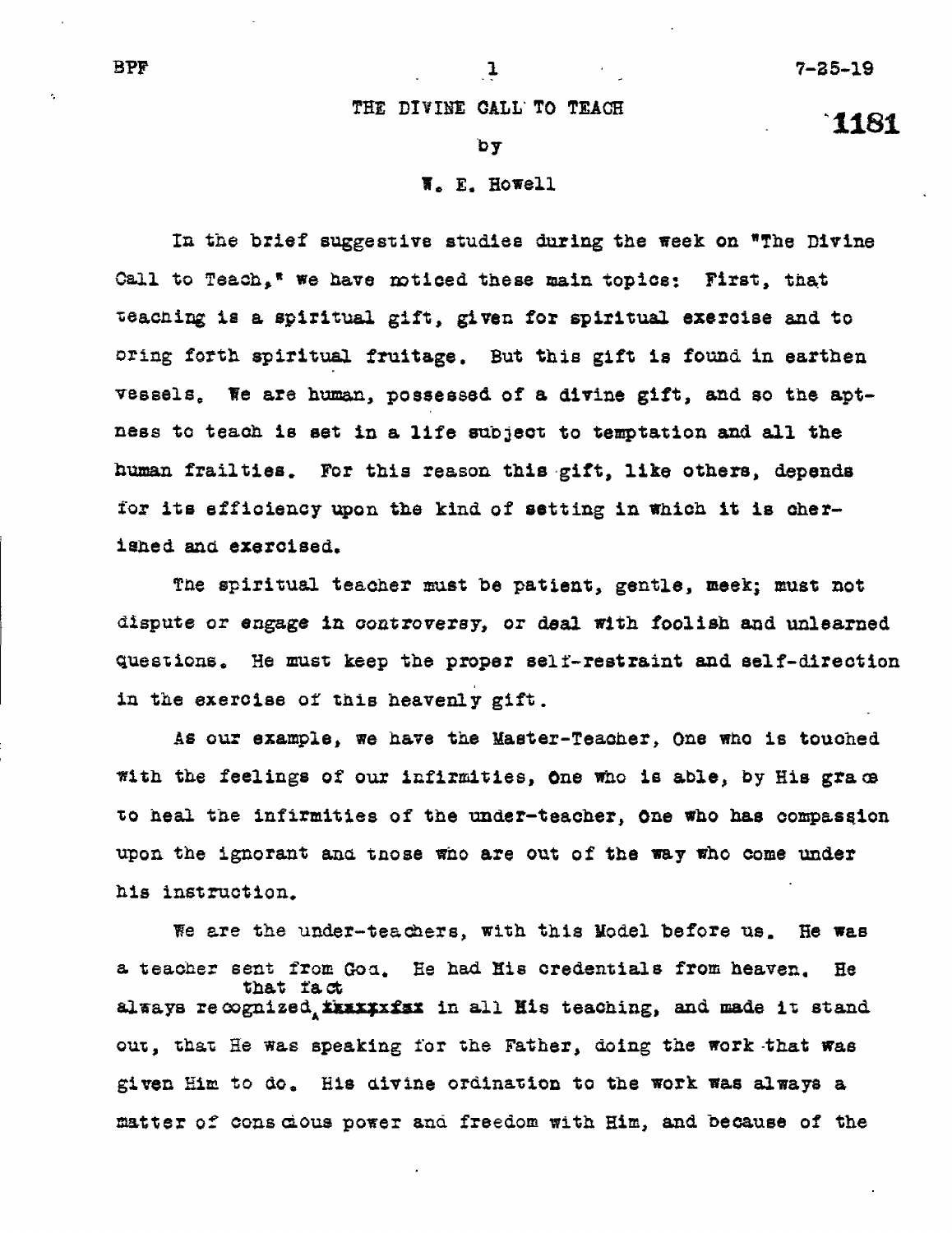**revelation of that power in Him, men, both friends and enemies, gave Him the honor of speaking and teaching as never any man spoke as or taught. We are the under-teachers to Him, under discipline to Him, under His tuition, in all our work.** 

**Then, as He was sent from heaven, so He turns over His work to us and calls us <b>kmI** by the same divine authority and power by which He himself was sent into the world. "As the Father hath sent me, **BO send I you; and I send you into the world not to be of the world, but to do a work in tae world while being kept from the evil that there is in the world.\*** 

**Then we come to the closing topic this morning,--Give thyself wholly to the exercise of this heavenly gift. We will read, to refresh our minds, 1 Timothy 4:14-16, the very passage suggested by this topic. Paul's instructions to Timothy apply in so many respects to the teacher that those two epistles are worthy of much study. The exhortation in the 14th verse is:** 

**\*Neglect not the girt that is in thee, which was given thee by**  prophecy, with the laying on of the hands of the presbytery. [While **the teacher is not ordained in this formal way, by the ministry, it**  has **always seemed to me that it would be a fitting thing if he were; but while he is not, it seems to me his office is none the less sacred,**  and the work he is to perform is none the less to be recognized as the **work of God.] Meditate upon these things [These little suggestive sketches this week are intended to be only suggestive for us to meditate upon and follow up in our study.] give thyself wholly to them; that tay profiting may appear to all. [Not so** much **as a motive for us, but that our work may confirm itself, establish itself, may command the confidence that is nexessary to make it most effective, that all who come in touch with our work, have any chance to observe** 

**-2- 1182**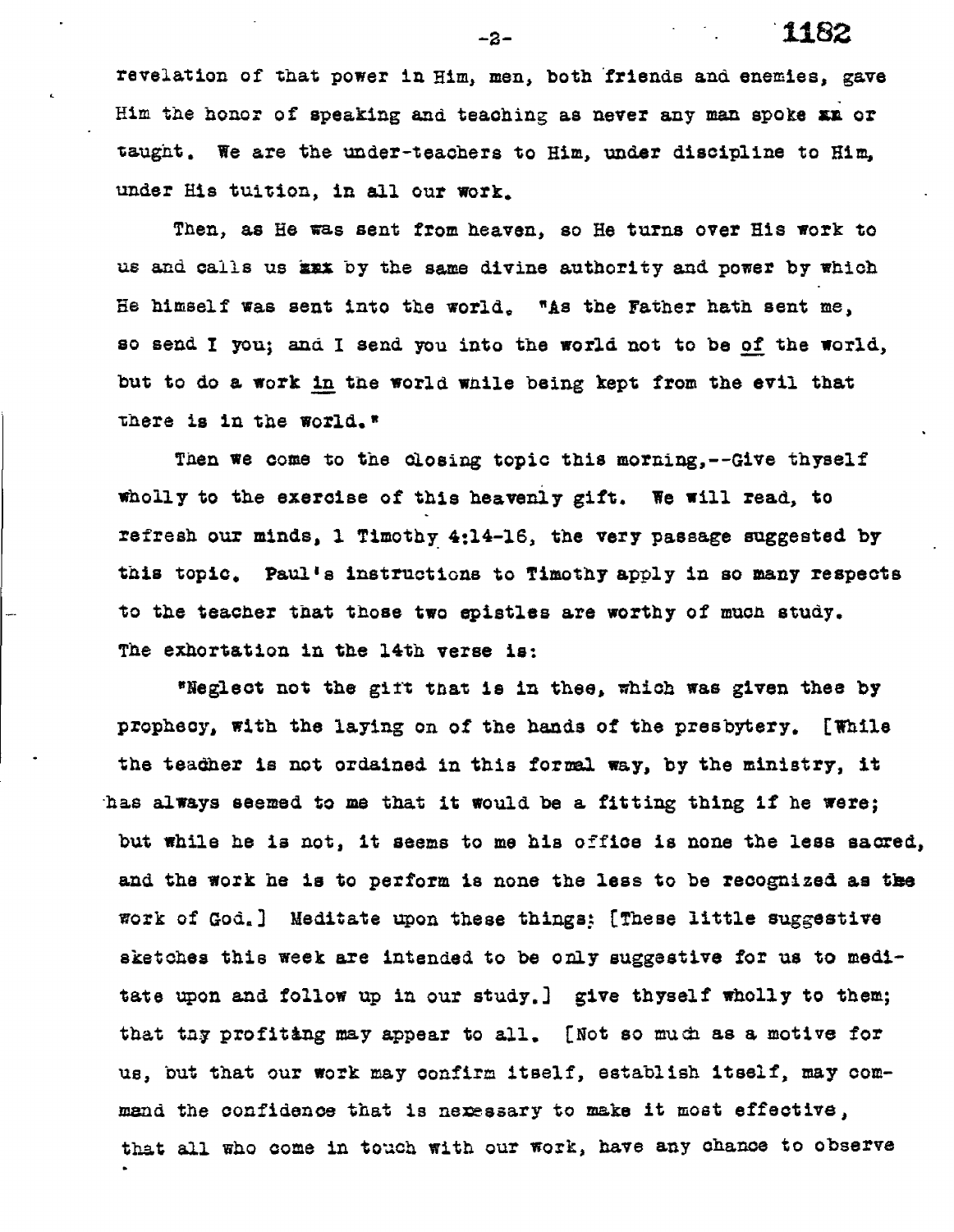**it can see in it the profit that the gift was afforded to bestow.] Take heed unto thyself, and unto the doctrine [here literally the word teaching; take heed to thyself in all matters of personal conduct, our attitude toward those who are over us, our attitude toward Iks one another, our attitude toward those who are under us; then**  in the teaching itself, "take heed" is the caution here, what you **teach, how you teach, where you teach, and in what spirit you teach.**  *a*  Continue doing this; let it not be<sub>A</sub> spasmodic experience, but let it

*be* **that steady, continuous exercise of the gift, acceptable to God.] For in doing this thou shalt both save thyself, and them that** *hear*  **thee.\*** 

**Who could ask a larger reward than that for the exercise of this heaven-bestowed gift,--save ourselves and save those that hear us? And there might be added to that, And prepare those that hear us to go out and save others in the** *same way.* 

**Now I want to read** *a* **paragraph or two in \*Education,\* pages SO and 8l, that** *seem* **to me to have quite a direct bearing. This is in**  this wonderful chapter on **\*The Teacher Sent from God.**" It is point**ing out in particular terms how exclusively Christ devoted Himself to the mission He** *was* **given to fulfil, how He allowed nothing to divert Rim from that mission:** 

**"It was not on the cross only that Christ sacrificed Himself for**  humanity. As <sup>a</sup>He went about doing good,' every day's experience was **an outpouring of His life. In one way only coubd such a life be sustained [note the continual element in** it]. **Jesus lived in dependence upon God and communion with Him. To the secret place of the Most High, under the shadow of the Almighty, men now and then repair; they abide for a season, and the result is manifest in noble deed;**  then their faith fails, the communion is interrupted, and the life-

**-3- '1183**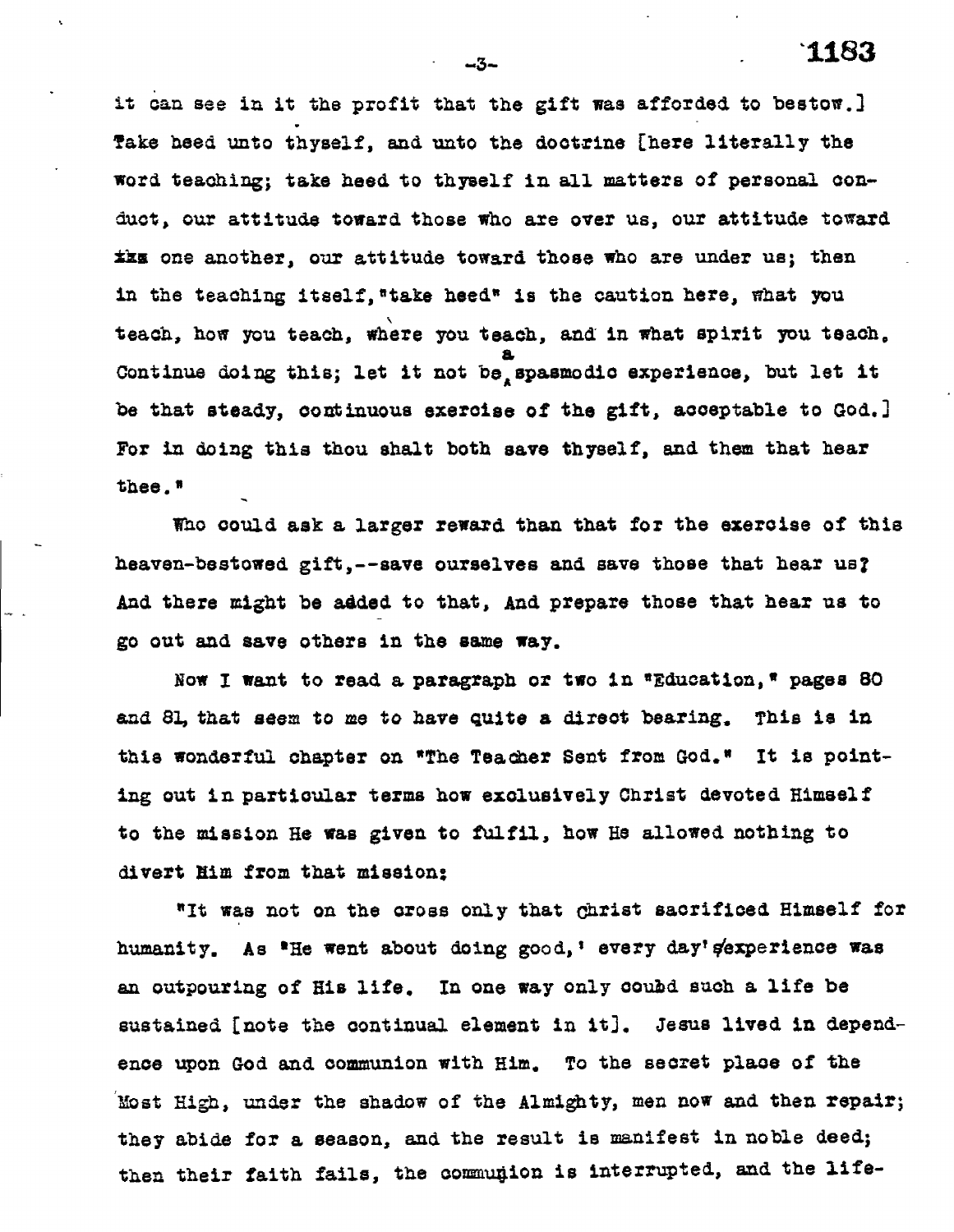**work marred. [that is the human experience]. But the life of Jesus was a life of constant trust, sustained by continual communion;** *and.*  **His service** *for* **heaven and. earth was without failure or faltering.** 

**uAs a man He supplicated the throne of God., till His humanity was charged, with a heavenly current that connected. humanity with divinity. Receiving life from God, He imparted life to men.** 

**"'Never man spoke like this Man.' This would have been true of Christ had He taught only in the realm of the physical and the intellectual, or in matters of theory and speculation solely, He might have unlocked mysteries that have required centuries of toil and study to penetrate. He might have made suggestions in scientific lines that, till the close of time, would have afforded food. for thought and. stimulus for invention. But He did not do this. He said nothing to gratify curiosity or to stimulate selfish ambition [and we might add, to draw attention to his wonderful intellectual powers]. He did. not deal in abstract theories [one of the faults that teachers easily fall into], but in that which is essential to the development of character; that which will enlarge man's capacity for knowing God., and. increase his power to do good, He spoke of those truths that relate to the conduct of life, and that unite man with eternity.** 

**wInstead of directing the people to study men's theories about God, His word, or His works, He taught them to behold. Him, as manifested in His works, in His word, and by His proridences. He brought their minds** *in* **contact with the mind of the Infinite.** 

**[There seems to me to** *be* **a well-defined aim for the teacher, no matter what he is teaching,--that the result of it may be to establish the contact, the union, with the mind of the Infinite.]** 

**"The people 'were astonished at His teaching; for His word.** 

**-4- 1.184**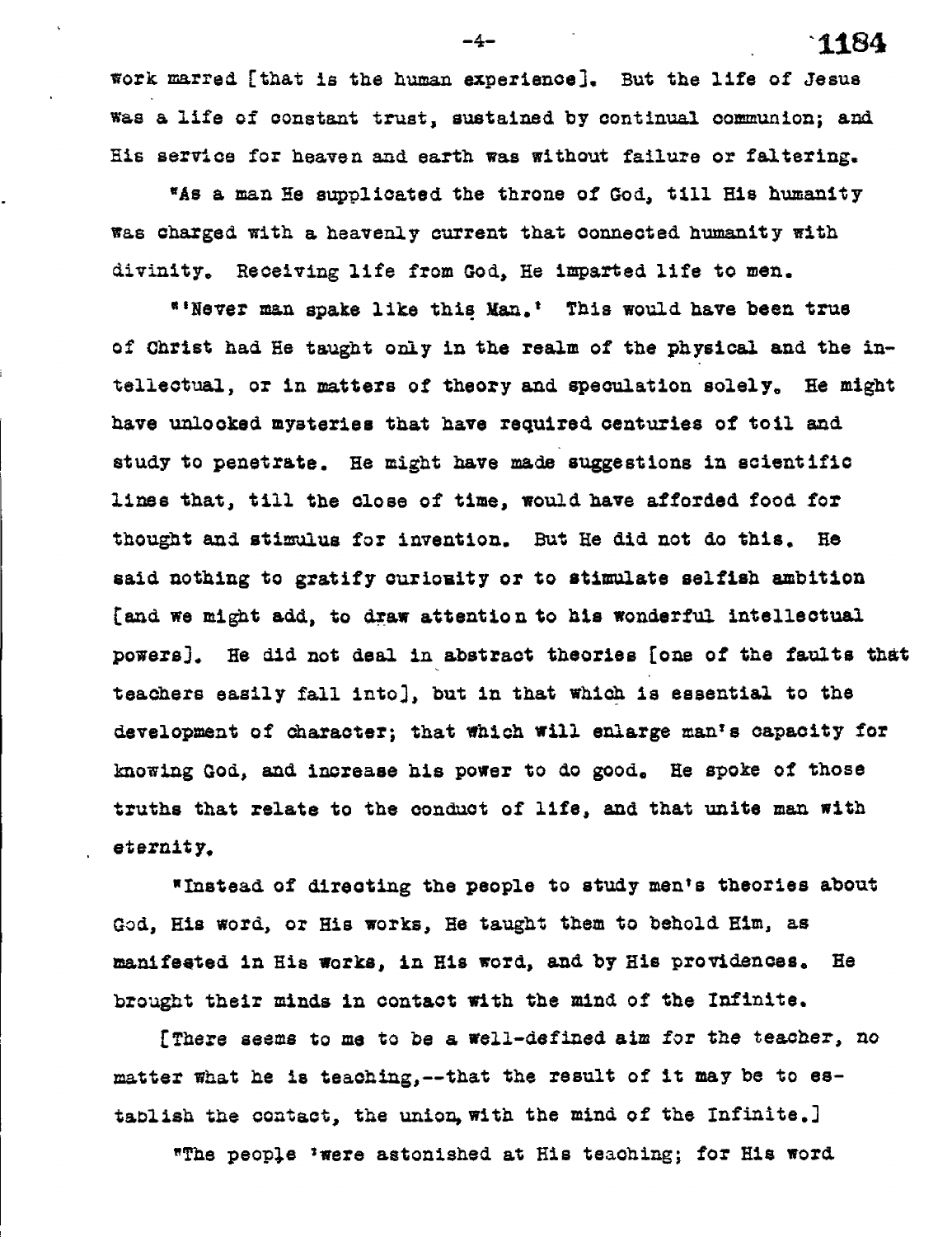**vas with power.' Never befpre spoke one who had such power to awaken thought, to kindle aspiration, to arouse every capability of body, mind, and soul."** 

**Now just a few sentences from page 83:** 

**"In the Teacher sent from God, all true educational work finds its center. Of this work to-day as verily as of the work He estab**lished eighteen hundred years ago, the Saviour speaks in the words, --

**"I am the first and the last, and the Living One.'** 

**III am the Alpha and the Omega, the beginning and the end.'** 

**"In the presence of such a Teacher, of such opportunity for**  divine education, what worse than **failss** folly is it to seek an **education apart from Him,--to seek to be wise apart from Wisdom; to be true while rejecting Truth; to seek illumination apart from the Light, and existence without the Life; to turn from the Fountain of living waters, and hew out broken cisterns, that can hold no water."** 

Connect this once more with John 4:34, where, in characterizing **his mission in a few simple words, and His devotion to it, He says:** 

**"My meat is to do the will of him that sent me, and to finish his work.** 

**Then with that let us put Paul's declaration with reference to his attitude toward the work that was given him to do, as stated in Phil. 3:13, 14:** 

**"Brethren, I count not myself to have apprehended: but this one thing I do, forgetting those things which are behind, and reaching forth unto those things which are before, I press toward the mark for the prize of the ,high calling of God in Christ Jesus."** 

I **believe that "the high calling of God in Christ Jesus," which is ours, is worthy of all the devotion, the concentration, of our** 

**-5- '11E35**